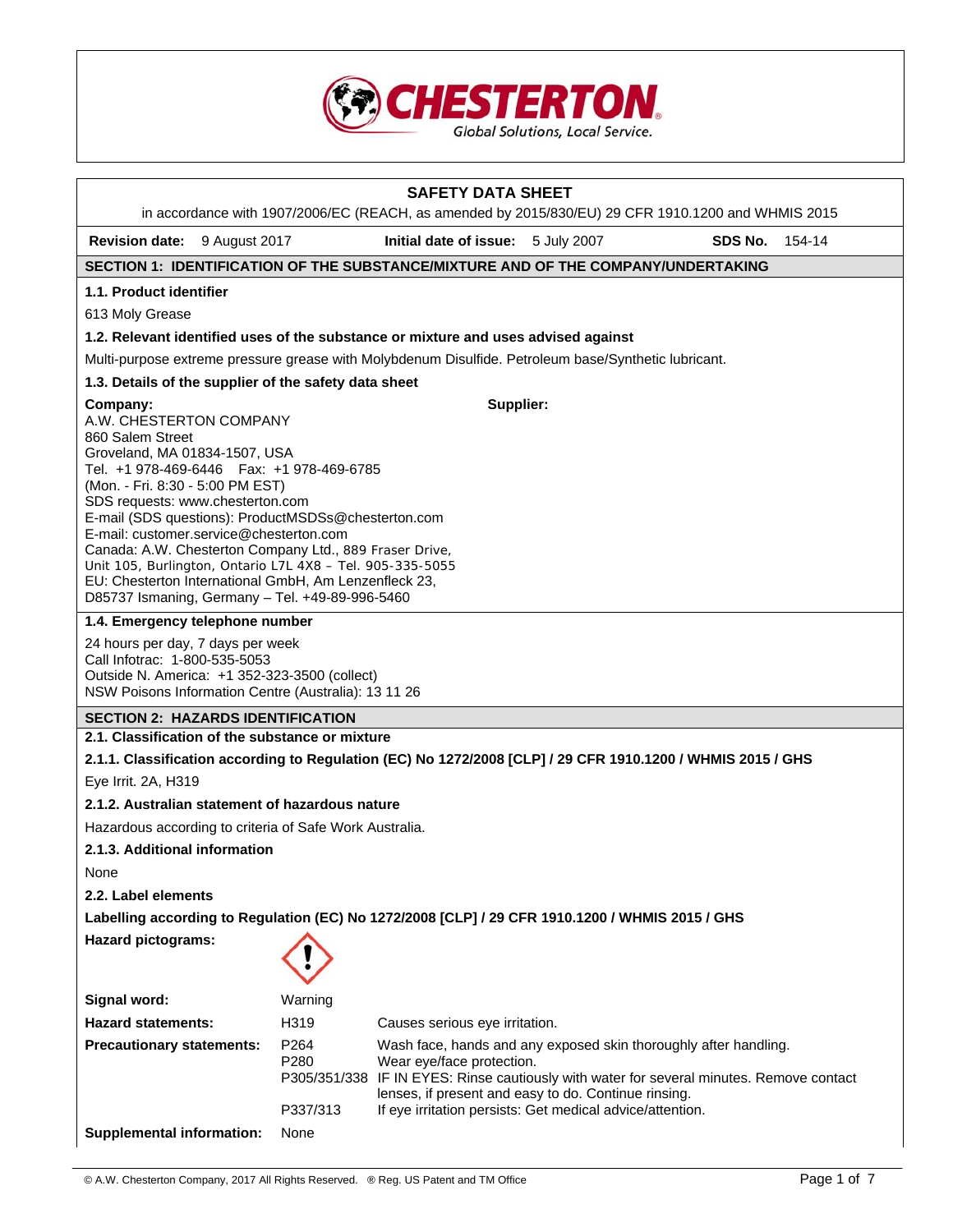# **2.3. Other hazards**  None **SECTION 3: COMPOSITION/INFORMATION ON INGREDIENTS 3.2. Mixtures**  Hazardous Ingredients<sup>1</sup> % Wt. CAS No./ **EC No. REACH Reg. No. CLP/GHS Classification**  Zinc Dialkyl Dithiophosphate 1.8 68649-42-3 272-028-3 NA Skin Irrit. 2, H315 Eye Dam. 1, H318 Aquatic Chronic 2, H411 For full text of H-statements: see SECTION 16. <sup>1</sup> Classified according to: \* 29 CFR 1910.1200, 1915, 1916, 1917, Mass. Right-to-Know Law (ch. 40, M.G.L..O. 111F), California Proposition 65 1272/2008/EC, GHS, REACH \* WHMIS 2015 \* Safe Work Australia **SECTION 4: FIRST AID MEASURES 4.1. Description of first aid measures Inhalation:** Remove to fresh air. If not breathing, administer artificial respiration. Contact physician. **Skin contact:** Wash skin with soap and water. Take off contaminated clothing and wash it before reuse. Consult physician if irritation develops. **Eye contact:** Rinse cautiously with water for several minutes. Remove contact lenses, if present and easy to do. Continue rinsing. Contact physician if irritation persists. **Ingestion:** Do not induce vomiting without medical advice. Never give anything by mouth to an unconscious person. Contact physician immediately. **4.2. Most important symptoms and effects, both acute and delayed**  Direct contact causes eye irritation. **4.3. Indication of any immediate medical attention and special treatment needed**  High velocity injection under the skin may leave a bloodless puncture wound subject to infection, disfigurement, lack of blood and may require amputation. Immediate treatment by a surgical specialist is recommended. **SECTION 5: FIREFIGHTING MEASURES 5.1. Extinguishing media Suitable extinguishing media:** Carbon dioxide, dry chemical, foam or water spray **Unsuitable extinguishing media:** None known **5.2. Special hazards arising from the substance or mixture**  Water may cause frothing. **5.3. Advice for firefighters**  Cool exposed containers with water. Recommend Firefighters wear self-contained breathing apparatus. **Flammability Classification:** not determined **HAZCHEM Emergency Action Code:** 2 Z **SECTION 6: ACCIDENTAL RELEASE MEASURES 6.1. Personal precautions, protective equipment and emergency procedures**  Utilize exposure controls and personal protection as specified in Section 8. **6.2. Environmental Precautions**  Keep out of sewers, streams and waterways.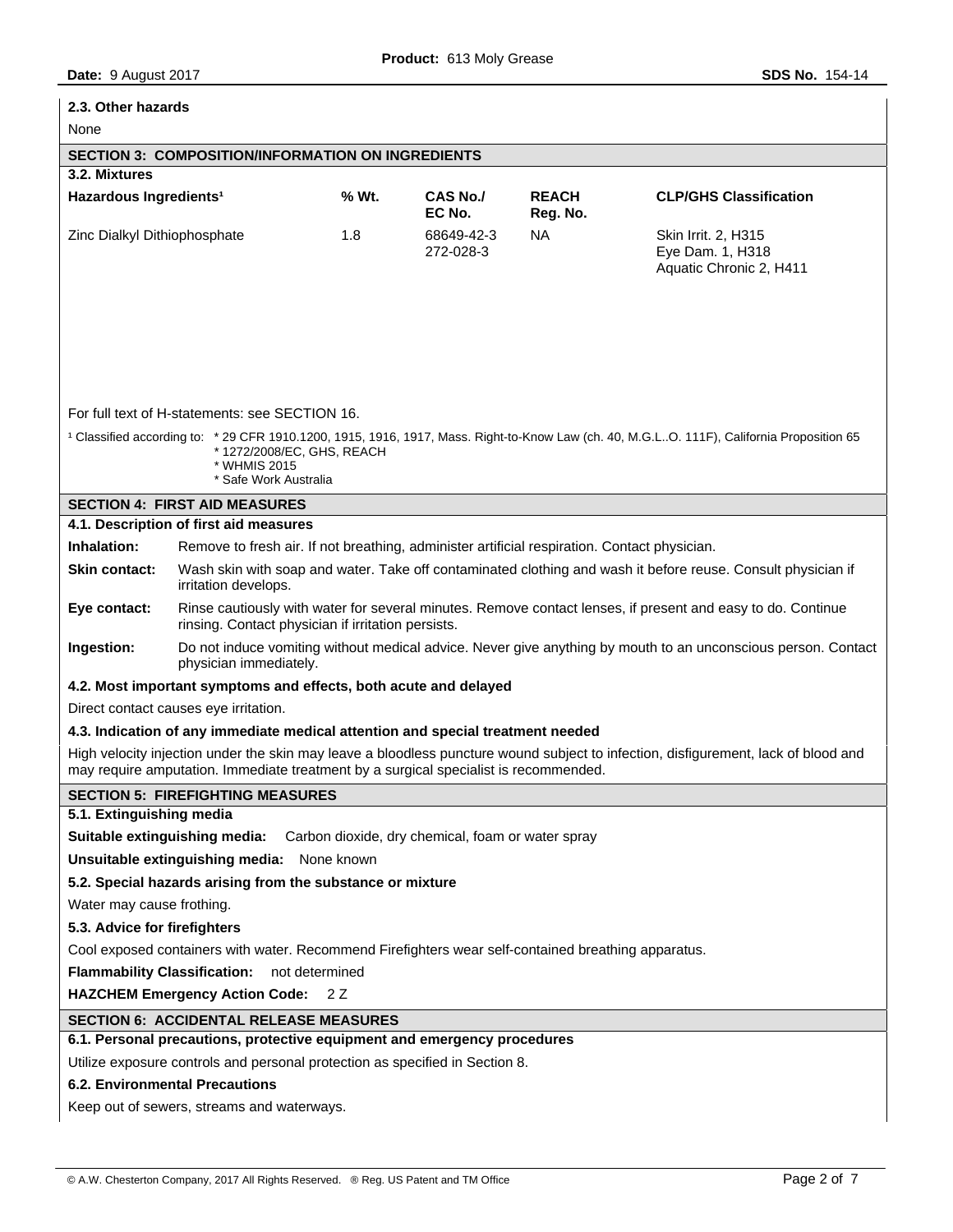## **6.3. Methods and material for containment and cleaning up**

Contain spill to a small area. Pick up with absorbent material (sand, sawdust, clay, etc.) and place in a suitable container for disposal.

## **6.4. Reference to other sections**

Refer to section 13 for disposal advice.

# **SECTION 7: HANDLING AND STORAGE**

# **7.1. Precautions for safe handling**

Utilize exposure controls and personal protection as specified in Section 8. Wash thoroughly after handling.

# **7.2. Conditions for safe storage, including any incompatibilities**

# Store in a cool, dry area.

**7.3. Specific end use(s)** 

No special precautions.

## **SECTION 8: EXPOSURE CONTROLS/PERSONAL PROTECTION**

# **8.1. Control parameters**

## **Occupational exposure limit values**

| Ingredients                  |                          | OSHA PEL <sup>1</sup> | <b>ACGIH TLV<sup>2</sup></b> |                   |                          | UK WEL $3$        |     | <b>AUSTRALIA ES<sup>4</sup></b> |
|------------------------------|--------------------------|-----------------------|------------------------------|-------------------|--------------------------|-------------------|-----|---------------------------------|
|                              | ppm                      | mq/m <sup>3</sup>     | ppm                          | ma/m <sup>3</sup> | ppm                      | ma/m <sup>3</sup> | ppm | mq/m <sup>3</sup>               |
| Zinc Dialkyl Dithiophosphate | $\overline{\phantom{m}}$ |                       | $\overline{\phantom{0}}$     |                   |                          | -                 |     |                                 |
| Oil mist, mineral            | $\overline{\phantom{m}}$ |                       | (inhalable)                  |                   | $\overline{\phantom{0}}$ | -                 | -   |                                 |
|                              |                          |                       |                              |                   |                          |                   |     |                                 |

## <sup>1</sup> United States Occupational Health & Safety Administration permissible exposure limits

² American Conference of Governmental Industrial Hygienists threshold limit values

<sup>3</sup> EH40 Workplace exposure limits, Health & Safety Executive

⁴ Adopted National Exposure Standards for Atmospheric Contaminants in the Occupational Environment [NOHSC:1003]

#### **Derived No Effect Level (DNEL) according to Regulation (EC) No 1907/2006:**

### **Workers**

Not available

## **Predicted No Effect Concentration (PNEC) according to Regulation (EC) No 1907/2006:**

Not available

# **8.2. Exposure controls 8.2.1. Engineering measures**  No special requirements. If vapors or mists are produced, provide adequate ventilation. **8.2.2. Individual protection measures Respiratory protection:** Not normally needed. If exposure limits are exceeded, use an approved organic vapor respirator for mists (e.g., EN filter type A-P3). **Protective gloves:** Chemical resistant gloves **Eye and face protection:** Safety glasses with side-shields. **Other:** Long sleeves, long pants and good personal hygiene to minimize skin contact. **8.2.3. Environmental exposure controls**  Refer to sections 6 and 12.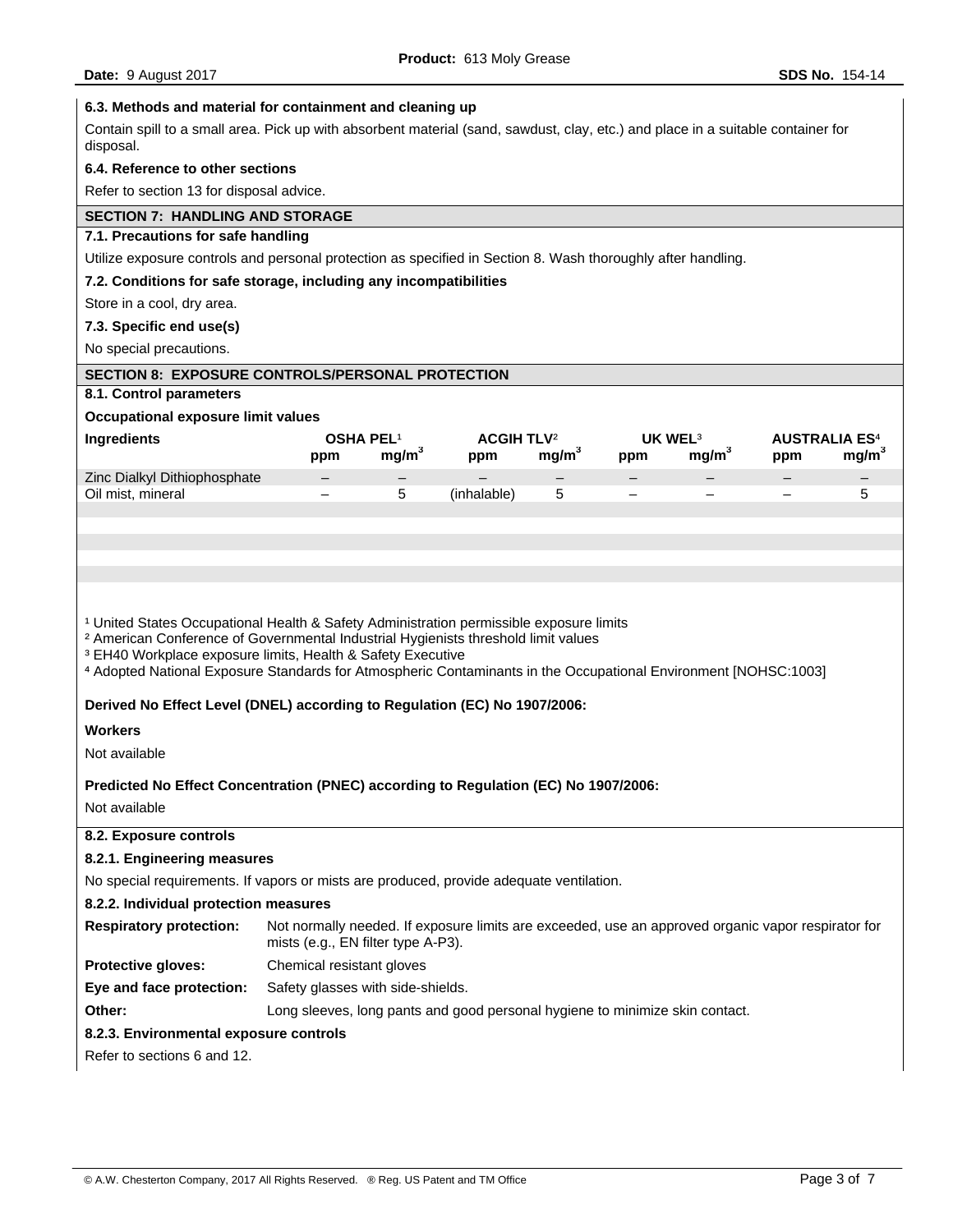| <b>SECTION 9: PHYSICAL AND CHEMICAL PROPERTIES</b>                                                                                                                                                                                                                                                                                                                 |                                                                                                                                                                                                              |                                                                                                                                                                                                                                                                                                    |                                                                                                                                                                                                           |
|--------------------------------------------------------------------------------------------------------------------------------------------------------------------------------------------------------------------------------------------------------------------------------------------------------------------------------------------------------------------|--------------------------------------------------------------------------------------------------------------------------------------------------------------------------------------------------------------|----------------------------------------------------------------------------------------------------------------------------------------------------------------------------------------------------------------------------------------------------------------------------------------------------|-----------------------------------------------------------------------------------------------------------------------------------------------------------------------------------------------------------|
|                                                                                                                                                                                                                                                                                                                                                                    | 9.1. Information on basic physical and chemical properties                                                                                                                                                   |                                                                                                                                                                                                                                                                                                    |                                                                                                                                                                                                           |
| <b>Physical state</b><br>Colour<br>Initial boiling point<br><b>Melting point</b><br>% Volatile (by volume)<br><b>Flash point</b><br>Method<br><b>Viscosity</b><br><b>Autoignition temperature</b><br><b>Decomposition temperature</b><br><b>Upper/lower flammability or</b><br>explosive limits<br><b>Flammability (solid, gas)</b><br><b>Explosive properties</b> | grease<br>gray<br>not determined<br>not determined<br>not determined<br>not applicable<br>170 cSt @ 40°C (baseoil)<br>not determined<br>not determined<br>not determined<br>not determined<br>not determined | <b>Odour</b><br><b>Odour threshold</b><br>Vapour pressure @ 20°C<br>% Aromatics by weight<br>рH<br><b>Relative density</b><br>Weight per volume<br><b>Coefficient (water/oil)</b><br>Vapour density (air=1)<br>Rate of evaporation (ether=1)<br>Solubility in water<br><b>Oxidising properties</b> | petroleum odor<br>not determined<br>not determined<br>not determined<br>not applicable<br>0.92 kg/l<br>7.68 lbs/gal.<br>not determined<br>not determined<br>not determined<br>insoluble<br>not determined |
| 9.2. Other information                                                                                                                                                                                                                                                                                                                                             |                                                                                                                                                                                                              |                                                                                                                                                                                                                                                                                                    |                                                                                                                                                                                                           |
| None                                                                                                                                                                                                                                                                                                                                                               |                                                                                                                                                                                                              |                                                                                                                                                                                                                                                                                                    |                                                                                                                                                                                                           |
| <b>SECTION 10: STABILITY AND REACTIVITY</b>                                                                                                                                                                                                                                                                                                                        |                                                                                                                                                                                                              |                                                                                                                                                                                                                                                                                                    |                                                                                                                                                                                                           |
| 10.1. Reactivity                                                                                                                                                                                                                                                                                                                                                   |                                                                                                                                                                                                              |                                                                                                                                                                                                                                                                                                    |                                                                                                                                                                                                           |
| Refer to sections 10.3 and 10.5.                                                                                                                                                                                                                                                                                                                                   |                                                                                                                                                                                                              |                                                                                                                                                                                                                                                                                                    |                                                                                                                                                                                                           |
| 10.2. Chemical stability                                                                                                                                                                                                                                                                                                                                           |                                                                                                                                                                                                              |                                                                                                                                                                                                                                                                                                    |                                                                                                                                                                                                           |
| Stable                                                                                                                                                                                                                                                                                                                                                             |                                                                                                                                                                                                              |                                                                                                                                                                                                                                                                                                    |                                                                                                                                                                                                           |
| 10.3. Possibility of hazardous reactions                                                                                                                                                                                                                                                                                                                           |                                                                                                                                                                                                              |                                                                                                                                                                                                                                                                                                    |                                                                                                                                                                                                           |
|                                                                                                                                                                                                                                                                                                                                                                    | No dangerous reactions known under conditions of normal use.                                                                                                                                                 |                                                                                                                                                                                                                                                                                                    |                                                                                                                                                                                                           |
| 10.4. Conditions to avoid                                                                                                                                                                                                                                                                                                                                          |                                                                                                                                                                                                              |                                                                                                                                                                                                                                                                                                    |                                                                                                                                                                                                           |
| Open flames and red hot surfaces.                                                                                                                                                                                                                                                                                                                                  |                                                                                                                                                                                                              |                                                                                                                                                                                                                                                                                                    |                                                                                                                                                                                                           |
| 10.5. Incompatible materials                                                                                                                                                                                                                                                                                                                                       |                                                                                                                                                                                                              |                                                                                                                                                                                                                                                                                                    |                                                                                                                                                                                                           |
|                                                                                                                                                                                                                                                                                                                                                                    | Strong oxidizers like liquid Chlorine and concentrated Oxygen.                                                                                                                                               |                                                                                                                                                                                                                                                                                                    |                                                                                                                                                                                                           |
| 10.6. Hazardous decomposition products                                                                                                                                                                                                                                                                                                                             |                                                                                                                                                                                                              |                                                                                                                                                                                                                                                                                                    |                                                                                                                                                                                                           |
| Carbon Monoxide, oxides of Nitrogen and Phosphorus.                                                                                                                                                                                                                                                                                                                |                                                                                                                                                                                                              |                                                                                                                                                                                                                                                                                                    |                                                                                                                                                                                                           |
| SECTION 11: TOXICOLOGICAL INFORMATION<br>11.1. Information on toxicological effects                                                                                                                                                                                                                                                                                |                                                                                                                                                                                                              |                                                                                                                                                                                                                                                                                                    |                                                                                                                                                                                                           |
|                                                                                                                                                                                                                                                                                                                                                                    |                                                                                                                                                                                                              |                                                                                                                                                                                                                                                                                                    |                                                                                                                                                                                                           |
| <b>Primary route of exposure</b><br>under normal use:                                                                                                                                                                                                                                                                                                              | Inhalation, skin and eye contact.                                                                                                                                                                            |                                                                                                                                                                                                                                                                                                    |                                                                                                                                                                                                           |
| Acute toxicity -                                                                                                                                                                                                                                                                                                                                                   |                                                                                                                                                                                                              |                                                                                                                                                                                                                                                                                                    |                                                                                                                                                                                                           |
| Oral:                                                                                                                                                                                                                                                                                                                                                              | Ingestion may result in gastrointestinal irritation, nausea, vomiting and diarrhea.                                                                                                                          |                                                                                                                                                                                                                                                                                                    |                                                                                                                                                                                                           |
|                                                                                                                                                                                                                                                                                                                                                                    | Substance                                                                                                                                                                                                    | <b>Test</b>                                                                                                                                                                                                                                                                                        | Result                                                                                                                                                                                                    |
|                                                                                                                                                                                                                                                                                                                                                                    | Zinc Dialkyl Dithiophosphate                                                                                                                                                                                 | LD50, rat                                                                                                                                                                                                                                                                                          | 2000-5000 mg/kg (similar material)                                                                                                                                                                        |
| Dermal:                                                                                                                                                                                                                                                                                                                                                            |                                                                                                                                                                                                              |                                                                                                                                                                                                                                                                                                    |                                                                                                                                                                                                           |
|                                                                                                                                                                                                                                                                                                                                                                    | Substance<br>Zinc Dialkyl Dithiophosphate                                                                                                                                                                    | <b>Test</b>                                                                                                                                                                                                                                                                                        | Result<br>> 5000 mg/kg (similar material)                                                                                                                                                                 |
|                                                                                                                                                                                                                                                                                                                                                                    |                                                                                                                                                                                                              | LD50, rabbit                                                                                                                                                                                                                                                                                       |                                                                                                                                                                                                           |
| Inhalation:                                                                                                                                                                                                                                                                                                                                                        | Mist or heated product can cause eye and respiratory tract irritation.                                                                                                                                       |                                                                                                                                                                                                                                                                                                    |                                                                                                                                                                                                           |
| <b>Skin corrosion/irritation:</b>                                                                                                                                                                                                                                                                                                                                  | Prolonged contact may cause irritation.                                                                                                                                                                      |                                                                                                                                                                                                                                                                                                    |                                                                                                                                                                                                           |
| Serious eye damage/<br>irritation:                                                                                                                                                                                                                                                                                                                                 | Irritating to eyes.                                                                                                                                                                                          |                                                                                                                                                                                                                                                                                                    |                                                                                                                                                                                                           |
| <b>Respiratory or skin</b><br>sensitisation:                                                                                                                                                                                                                                                                                                                       | No information available                                                                                                                                                                                     |                                                                                                                                                                                                                                                                                                    |                                                                                                                                                                                                           |
| Germ cell mutagenicity:                                                                                                                                                                                                                                                                                                                                            | No information available                                                                                                                                                                                     |                                                                                                                                                                                                                                                                                                    |                                                                                                                                                                                                           |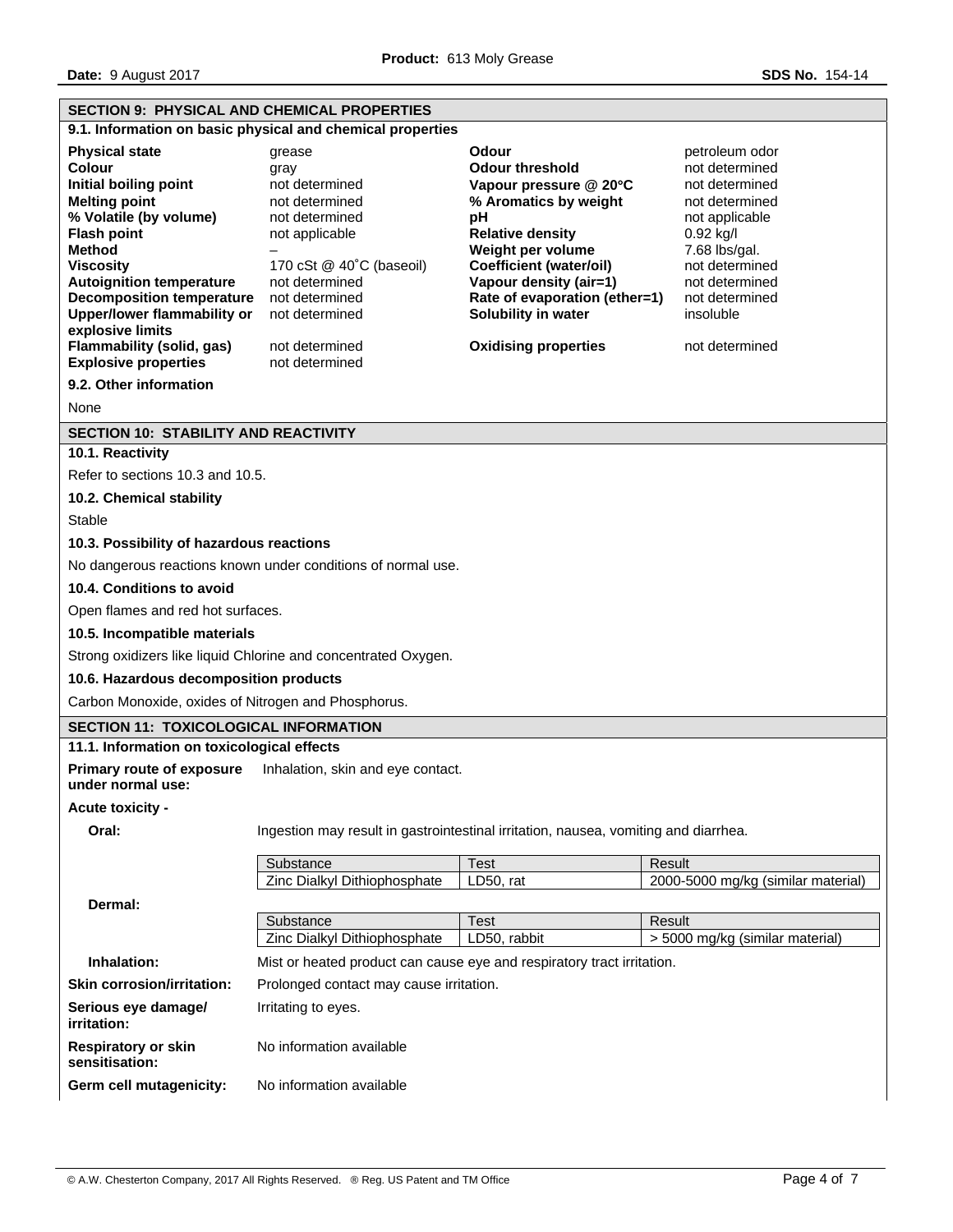| Carcinogenicity:              | As per 29 CFR 1910.1200 (Hazard Communication), this product contains no carcinogens as listed<br>by the National Toxicology Program (NTP), the International Agency for Research on Cancer<br>(IARC), the Occupational Safety and Health Administration (OSHA) or Regulation (EC) No<br>1272/2008. |  |
|-------------------------------|-----------------------------------------------------------------------------------------------------------------------------------------------------------------------------------------------------------------------------------------------------------------------------------------------------|--|
| <b>Reproductive toxicity:</b> | No information available                                                                                                                                                                                                                                                                            |  |
| <b>STOT-single exposure:</b>  | No information available                                                                                                                                                                                                                                                                            |  |
| STOT-repeated exposure:       | No information available                                                                                                                                                                                                                                                                            |  |
| <b>Aspiration hazard:</b>     | Based on available data, the classification criteria are not met.                                                                                                                                                                                                                                   |  |
| <b>Other information:</b>     | None known                                                                                                                                                                                                                                                                                          |  |

## **SECTION 12: ECOLOGICAL INFORMATION**

Ecotoxicological data have not been determined specifically for this product. The information given below is based on a knowledge of the components and the ecotoxicology of similar substances.

## **12.1. Toxicity**

Zinc Dialkyl Dithiophosphate: LC50/EC50 between 1 and 10 mg/l in the most sensitive species.

# **12.2. Persistence and degradability**

Oil products, improperly released to the environment, can cause ground and water pollution.

### **12.3. Bioaccumulative potential**

No information available.

### **12.4. Mobility in soil**

Semi-solid. Insoluble in water. In determining environmental mobility, consider the product's physical and chemical properties (see Section 9).

### **12.5. Results of PBT and vPvB assessment**

Not available

### **12.6. Other adverse effects**

None known

## **SECTION 13: DISPOSAL CONSIDERATIONS**

## **13.1. Waste treatment methods**

Stabilization and solidification may be necessary prior to land disposal. Free product should be incinerated or may be amenable to fuels blending. Check local, state and national/federal regulations and comply with the most stringent requirement. This product is classified as a hazardous waste according to 2008/98/EC.

## **SECTION 14: TRANSPORT INFORMATION**

| 14.1. UN number                    |                                                                               |
|------------------------------------|-------------------------------------------------------------------------------|
| ADR/RID/ADN/IMDG/ICAO:             | NOT APPI ICARI F                                                              |
| TDG:                               | <b>NOT APPLICABLE</b>                                                         |
| US DOT:                            | <b>NOT APPLICABLE</b>                                                         |
| 14.2. UN proper shipping name      |                                                                               |
| ADR/RID/ADN/IMDG/ICAO:             | NON-HAZARDOUS, NON REGULATED                                                  |
| TDG:                               | NON-HAZARDOUS, NON REGULATED                                                  |
| US DOT:                            | NON-HAZARDOUS, NON REGULATED                                                  |
| 14.3. Transport hazard class(es)   |                                                                               |
| ADR/RID/ADN/IMDG/ICAO:             | <b>NOT APPLICABLE</b>                                                         |
| TDG:                               | <b>NOT APPLICABLE</b>                                                         |
| US DOT:                            | <b>NOT APPLICABLE</b>                                                         |
| 14.4. Packing group                |                                                                               |
| ADR/RID/ADN/IMDG/ICAO:             | <b>NOT APPLICABLE</b>                                                         |
| TDG:                               | <b>NOT APPLICABLE</b>                                                         |
| US DOT:                            | <b>NOT APPLICABLE</b>                                                         |
| 14.5. Environmental hazards        |                                                                               |
| <b>NOT APPLICABLE</b>              |                                                                               |
| 14.6. Special precautions for user |                                                                               |
| NOT APPLICABLE                     |                                                                               |
|                                    | 14.7. Transport in bulk according to Annex II of MARPOL73/78 and the IBC Code |
| <b>NOT APPLICABLE</b>              |                                                                               |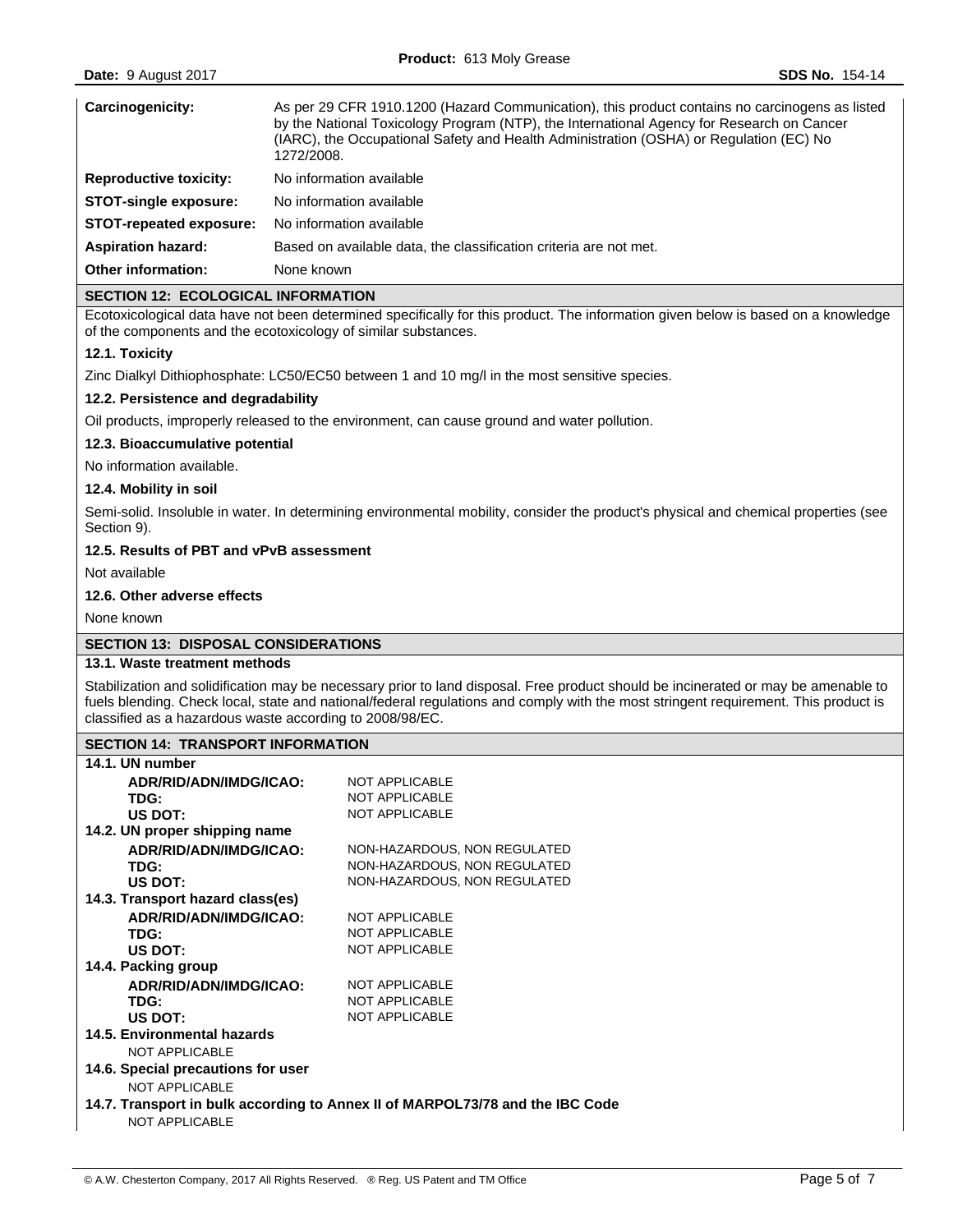| 14.8. Other information<br><b>NOT APPLICABLE</b>                                                         |                                                                                                                                                                                                                                                                 |  |  |  |  |
|----------------------------------------------------------------------------------------------------------|-----------------------------------------------------------------------------------------------------------------------------------------------------------------------------------------------------------------------------------------------------------------|--|--|--|--|
| <b>SECTION 15: REGULATORY INFORMATION</b>                                                                |                                                                                                                                                                                                                                                                 |  |  |  |  |
|                                                                                                          | 15.1. Safety, health and environmental regulations/legislation specific for the substance or mixture                                                                                                                                                            |  |  |  |  |
| 15.1.1. EU regulations                                                                                   |                                                                                                                                                                                                                                                                 |  |  |  |  |
| <b>Authorisations under Title VII:</b>                                                                   | Not applicable                                                                                                                                                                                                                                                  |  |  |  |  |
| <b>Restrictions under Title VIII:</b>                                                                    | None                                                                                                                                                                                                                                                            |  |  |  |  |
| Other EU regulations: None                                                                               |                                                                                                                                                                                                                                                                 |  |  |  |  |
| 15.1.2. National regulations                                                                             |                                                                                                                                                                                                                                                                 |  |  |  |  |
| US EPA SARA TITLE III                                                                                    |                                                                                                                                                                                                                                                                 |  |  |  |  |
| 312 Hazards:                                                                                             | 313 Chemicals:                                                                                                                                                                                                                                                  |  |  |  |  |
| Immediate                                                                                                | Zinc Compounds<br>1.8%                                                                                                                                                                                                                                          |  |  |  |  |
|                                                                                                          | Other national regulations: Not applicable                                                                                                                                                                                                                      |  |  |  |  |
|                                                                                                          | 15.2. Chemical safety assessment                                                                                                                                                                                                                                |  |  |  |  |
|                                                                                                          | No Chemical Safety Assessment has been carried out for this substance/mixture by the supplier.                                                                                                                                                                  |  |  |  |  |
|                                                                                                          | <b>SECTION 16: OTHER INFORMATION</b>                                                                                                                                                                                                                            |  |  |  |  |
| <b>Abbreviations</b><br>and acronyms:                                                                    | ADN: European Agreement concerning the International Carriage of Dangerous Goods by Inland Waterways<br>ADR: European Agreement concerning the International Carriage of Dangerous Goods by Road<br>ATE: Acute Toxicity Estimate                                |  |  |  |  |
|                                                                                                          | <b>BCF: Bioconcentration Factor</b>                                                                                                                                                                                                                             |  |  |  |  |
|                                                                                                          | cATpE: Converted Acute Toxicity point Estimate                                                                                                                                                                                                                  |  |  |  |  |
|                                                                                                          | CLP: Classification Labelling Packaging Regulation (1272/2008/EC)                                                                                                                                                                                               |  |  |  |  |
|                                                                                                          | ES: Exposure Standard<br>GHS: Globally Harmonized System                                                                                                                                                                                                        |  |  |  |  |
|                                                                                                          | ICAO: International Civil Aviation Organization                                                                                                                                                                                                                 |  |  |  |  |
|                                                                                                          | IMDG: International Maritime Dangerous Goods                                                                                                                                                                                                                    |  |  |  |  |
| LC50: Lethal Concentration to 50 % of a test population<br>LD50: Lethal Dose to 50% of a test population |                                                                                                                                                                                                                                                                 |  |  |  |  |
|                                                                                                          | LOEL: Lowest Observed Effect Level                                                                                                                                                                                                                              |  |  |  |  |
|                                                                                                          | N/A: Not Applicable                                                                                                                                                                                                                                             |  |  |  |  |
|                                                                                                          | NA: Not Available<br>NOEC: No Observed Effect Concentration                                                                                                                                                                                                     |  |  |  |  |
|                                                                                                          | NOEL: No Observed Effect Level                                                                                                                                                                                                                                  |  |  |  |  |
|                                                                                                          | OECD: Organization for Economic Co-operation and Development                                                                                                                                                                                                    |  |  |  |  |
|                                                                                                          | PBT: Persistent, Bioaccumulative and Toxic substance                                                                                                                                                                                                            |  |  |  |  |
|                                                                                                          | (Q) SAR: Quantitative Structure-Activity Relationship<br>REACH: Registration, Evaluation, Authorisation and Restriction of Chemicals Regulation (1907/2006/EC)                                                                                                  |  |  |  |  |
|                                                                                                          | REL: Recommended Exposure Limit                                                                                                                                                                                                                                 |  |  |  |  |
|                                                                                                          | RID: Regulations concerning the International Carriage of Dangerous Goods by Rail<br>SDS: Safety Data Sheet                                                                                                                                                     |  |  |  |  |
|                                                                                                          | STEL: Short Term Exposure Limit                                                                                                                                                                                                                                 |  |  |  |  |
|                                                                                                          | STOT RE: Specific Target Organ Toxicity, Repeated Exposure                                                                                                                                                                                                      |  |  |  |  |
|                                                                                                          | STOT SE: Specific Target Organ Toxicity, Single Exposure<br>TDG: Transportation of Dangerous Goods (Canada)                                                                                                                                                     |  |  |  |  |
|                                                                                                          | TWA: Time Weighted Average                                                                                                                                                                                                                                      |  |  |  |  |
|                                                                                                          | US DOT: United States Department of Transportation                                                                                                                                                                                                              |  |  |  |  |
|                                                                                                          | vPvB: very Persistent and very Bioaccumulative substance<br>WEL: Workplace Exposure Limit                                                                                                                                                                       |  |  |  |  |
|                                                                                                          | WHMIS: Workplace Hazardous Materials Information System                                                                                                                                                                                                         |  |  |  |  |
| Other abbreviations and acronyms can be looked up at www.wikipedia.org.                                  |                                                                                                                                                                                                                                                                 |  |  |  |  |
| Key literature references<br>and sources for data:                                                       | Commission des normes, de l'équité, de la santé et de la sécurité du travail (CNESST)<br>Chemical Classification and Information Database (CCID)<br>European Chemicals Agency (ECHA) - Information on Chemicals<br>Hazardous Chemical Information System (HCIS) |  |  |  |  |
|                                                                                                          | National Institute of Technology and Evaluation (NITE)                                                                                                                                                                                                          |  |  |  |  |
|                                                                                                          | Swedish Chemicals Agency (KEMI)                                                                                                                                                                                                                                 |  |  |  |  |
|                                                                                                          | U.S. National Library of Medicine Toxicology Data Network (TOXNET)                                                                                                                                                                                              |  |  |  |  |